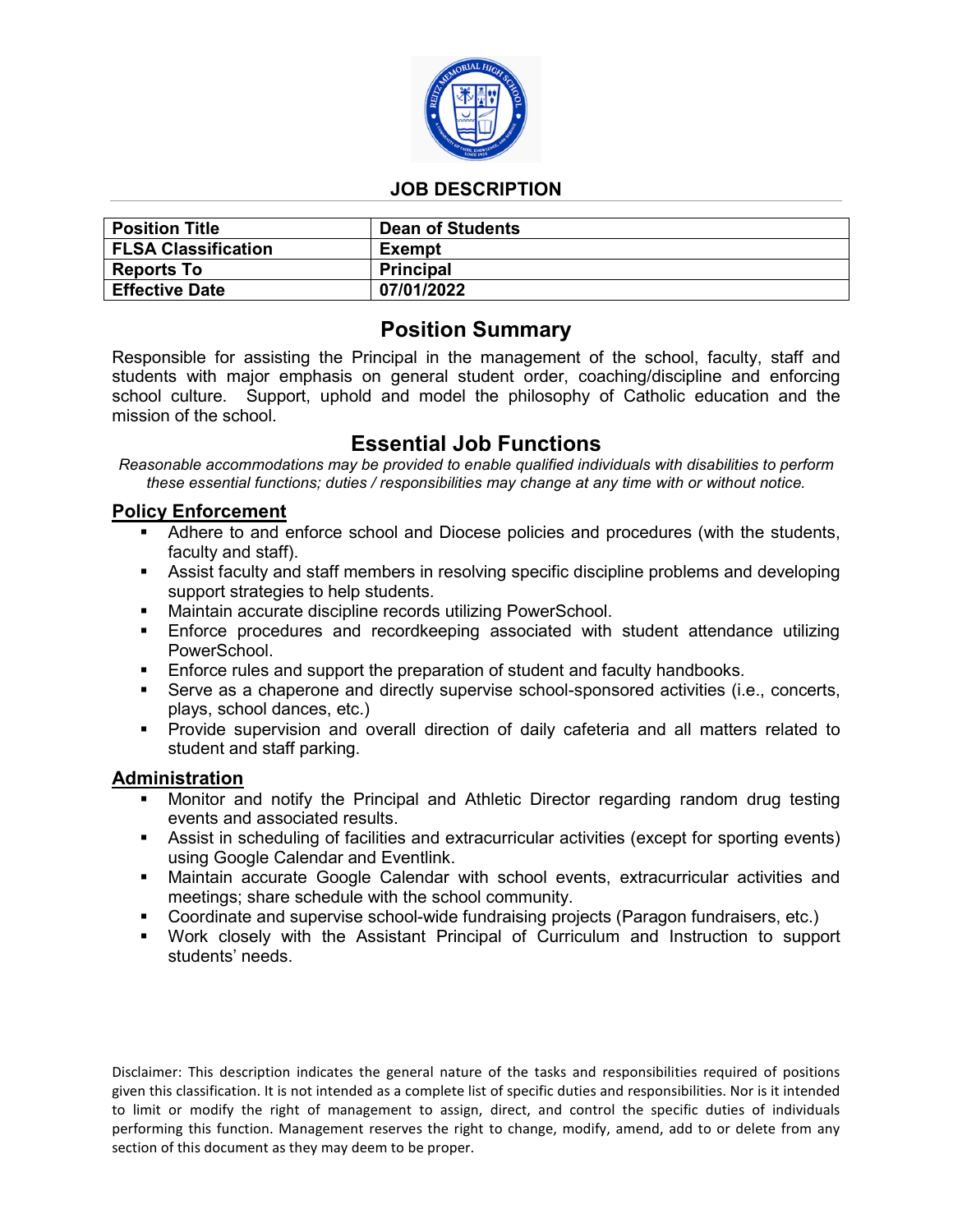

## **JOB DESCRIPTION**

| <b>Position Title</b>      | <b>Dean of Students</b> |
|----------------------------|-------------------------|
| <b>FLSA Classification</b> | Exempt                  |
| <b>Reports To</b>          | <b>Principal</b>        |
| <b>Effective Date</b>      | 07/01/2022              |

#### **Safety / Security Enforcement**

- Continually read, study and research methods, programs and trends related to student discipline, classroom management, school safety and student substance abuse.
- Develop, revise, implement and facility the Emergency Operating Procedures (crisis manual) per Diocesan and state mandates.
- Oversee all school safety drills according to Diocesan and state mandates (including fire drills, tornado drills, lockdown/active shooter drills, earthquake drills and with consideration for a reunification drill).
- Provide training for faculty and staff members on school safety-related issues on a regular basis (ALICE training, active-shooter training, etc.)
- Work closely with the school liaison officer to address school safety or security related issues.

#### **All Other Duties as Assigned**

- Required to work some nights and weekends to support supervision of extracurricular activities.
- **Hold monthly meetings as the Chair of the Safety Committee.**
- Serve as a role model to demonstrate appropriate behavior to students.

#### **Competencies / Skills**

- Excellent verbal and written communication skills.
- Demonstrate professionalism in conduct with students and parents; and maintains confidentiality and effective work habits.
- Proficiency in all RMHS software applications and have the ability to learn other software applications quickly.
- **•** Conflict De-escalation skills and ability to maintain composure and avoiding unnecessary displays of negative emotion.

#### **Qualifying Work Experience**

 Minimum 5 years' experience as a licensed educator, preferably secondary education setting.

#### **Required Education and Licensures**

- Master's Degree in Building Administration or Education Leadership preferred.
- Hold, be eligible to hold, or be willing to obtain an Indiana Building Level License.
- Clean background check

Disclaimer: This description indicates the general nature of the tasks and responsibilities required of positions given this classification. It is not intended as a complete list of specific duties and responsibilities. Nor is it intended to limit or modify the right of management to assign, direct, and control the specific duties of individuals performing this function. Management reserves the right to change, modify, amend, add to or delete from any section of this document as they may deem to be proper.